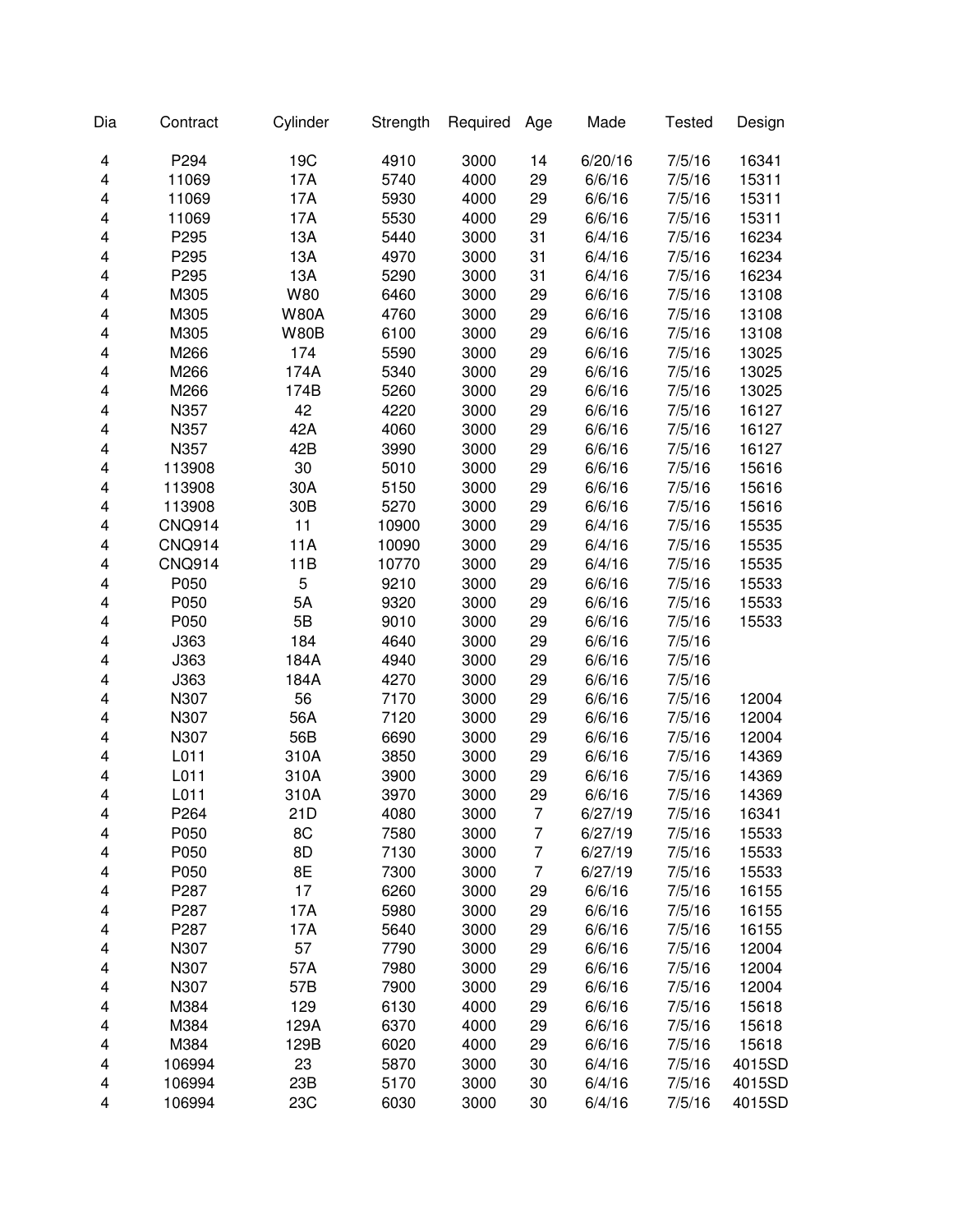| 4 | 106994                     | 24A                     | 4150         | 3000                     | 29 | 6/5/16           | 7/5/16           | 15134 |
|---|----------------------------|-------------------------|--------------|--------------------------|----|------------------|------------------|-------|
| 4 | 106994                     | 24B                     | 4220         | 3000                     | 29 | 6/5/16           | 7/5/16           | 15134 |
| 4 | 106994                     | 24C                     | 4140         | 3000                     | 29 | 6/5/16           | 7/5/16           | 15134 |
| 4 | P190                       | 17                      | 5760         | 3000                     | 29 | 6/6/16           | 7/5/16           | 15425 |
| 4 | P190                       | 17A                     | 5800         | 3000                     | 29 | 6/6/16           | 7/5/16           | 15425 |
| 4 | P190                       | 17B                     | 6050         | 3000                     | 29 | 6/6/16           | 7/5/16           | 15425 |
| 4 | M950                       | 270                     | 5630         | 3000                     | 29 | 6/6/16           | 7/5/16           | 16061 |
| 4 | M950                       | 270                     | 5400         | 3000                     | 29 | 6/6/16           | 7/5/16           | 16061 |
| 4 | M950                       | 270B                    | 5660         | 3000                     | 29 | 6/6/16           | 7/5/16           | 16061 |
| 4 | P230                       | 86                      | 5360         | 3000                     | 29 | 6/6/16           | 7/5/16           | 16217 |
| 4 | P230                       | 86A                     | 5480         | 3000                     | 29 | 6/6/16           | 7/5/16           | 16217 |
| 4 | P230                       | 86B                     | 5120         | 3000                     | 29 | 6/6/16           | 7/5/16           | 16217 |
| 4 | N307                       | 55                      | 4500         | 3000                     | 29 | 6/6/16           | 7/5/16           | 12004 |
| 4 | N307                       | 55A                     | 4990         | 3000                     | 29 | 6/6/16           | 7/5/16           | 12004 |
| 4 | N307                       | 55B                     | 4870         | 3000                     | 29 | 6/6/16           | 7/5/16           | 12004 |
| 4 | P230                       | 83                      | 2520         | 3000                     | 30 | 6/4/16           | 7/5/16           | 16343 |
| 4 | P230                       | 83A                     | 2480         | ?                        | 30 | 6/4/16           | 7/5/16           | 16343 |
| 4 | P230                       | 83B                     | 2510         | $\overline{\mathcal{C}}$ | 31 | 6/4/16           | 7/5/16           | 16343 |
| 4 | P247                       | 26                      | 5680         | 3000                     | 29 | 6/5/16           | 7/5/16           | 16130 |
| 4 | P247                       | 26A                     | 5880         | 3000                     | 29 | 6/5/16           | 7/5/16           | 16130 |
| 4 | P247                       | 26B                     | 5700         | 3000                     | 29 | 6/5/16           | 7/5/16           | 16130 |
| 4 | M950                       | 200E                    | 3360         | 3000                     | 5  | 0630-16          | 7/5/16           | 15521 |
| 4 | P927                       | 110                     | 5530         | 3000                     | 29 | 6/6/16           | 7/5/16           | 15600 |
| 4 | P927                       | 110A                    | 5300         | 3000                     | 29 | 6/6/16           | 7/5/16           | 15600 |
| 4 | P927                       | 110AA                   | 5250         | 3000                     | 29 | 6/6/16           | 7/5/16           | 15600 |
| 4 | P168                       | 14                      | 4280         | 3000                     | 5  | 6/30/16          | 7/5/16           | 15582 |
| 4 | P168                       | 14A                     | 4350         | 3000                     | 5  | 6/30/16          | 7/5/16           | 15582 |
| 4 | N198                       | 220                     | 4660         | 3000                     | 28 | 6/7/16           | 7/5/16           | 13034 |
| 4 | N198                       | 220A                    | 4370         | 3000                     | 28 | 6/7/16           | 7/5/16           | 13034 |
|   | N198                       | 220B                    | 4630         | 3000                     | 28 | 6/7/16           | 7/5/16           | 13034 |
| 4 | 114981.01                  | $\overline{\mathbf{4}}$ |              |                          |    |                  |                  |       |
| 4 | 114981.01                  | 4A                      | 5160<br>5040 | 3000<br>3000             | 28 | 6/7/16           | 7/5/16<br>7/5/16 | 15605 |
| 4 |                            |                         |              |                          | 28 | 6/7/16<br>6/7/16 |                  | 15605 |
| 4 | 114981.01<br>DENNY BORD RD | 4B<br>5                 | 5150         | 3000                     | 28 |                  | 7/5/16           | 15605 |
| 4 |                            |                         | 4040         | 3000                     | 28 | 6/7/16           | 7/5/16           |       |
| 4 | DENNY BORD RD              | 5A                      | 3950         | 3000                     | 28 | 6/7/16           | 7/5/16<br>7/5/16 |       |
| 4 | DENNY BORD RD              | 5B                      | 3780         | 3000                     | 28 | 6/7/16           |                  |       |
| 4 | M305                       | W81                     | 4620         | 3000                     | 28 | 6/7/16           | 7/5/16           | 1308  |
| 4 | M305                       | <b>W81A</b>             | 6180         | 3000                     | 28 | 6/7/16           | 7/5/16           | 1308  |
| 4 | M305                       | <b>W81B</b>             | 4690         | 3000                     | 28 | 6/7/16           | 7/5/16           | 1308  |
| 4 | M305                       | DB-259                  | 7830         | 4000                     | 28 | 6/7/16           | 7/5/16           | 13387 |
| 4 | M305                       | <b>DB-259A</b>          | 7190         | 4000                     | 28 | 6/7/16           | 7/5/16           | 13387 |
| 4 | M305                       | <b>DB-259B</b>          | 7970         | 4000                     | 28 | 6/7/16           | 7/5/16           | 13387 |
| 4 | P230                       | 87                      | 4130         | 3000                     | 28 | 6/7/16           | 7/5/16           | 16217 |
| 4 | P230                       | 87A                     | 4050         | 3000                     | 28 | 6/7/16           | 7/5/16           | 16217 |
| 4 | P230                       | 87B                     | 4030         | 3000                     | 28 | 6/7/16           | 7/5/16           | 16217 |
| 4 | N266                       | 175                     | 4730         | 3000                     | 28 | 6/7/16           | 7/5/16           | 13025 |
| 4 | N266                       | 175A                    | 5010         | 3000                     | 28 | 6/7/16           | 7/5/16           | 13025 |
| 4 | N266                       | 175B                    | 5240         | 3000                     | 28 | 6/7/16           | 7/5/16           | 13025 |
| 4 | P230                       | 68ARK                   | 12030        | 10000                    | 28 | 6/7/16           | 7/5/16           | 16383 |
| 4 | P230                       | 68ARK                   | 11570        | 10000                    | 28 | 6/7/16           | 7/5/16           | 16383 |
| 4 | P230                       | 68ARK                   | 11760        | 10000                    | 28 | 6/7/16           | 7/5/16           | 16383 |
| 4 | P230                       | 69ARK                   | 12320        | 10000                    | 28 | 6/7/16           | 7/5/16           | 16383 |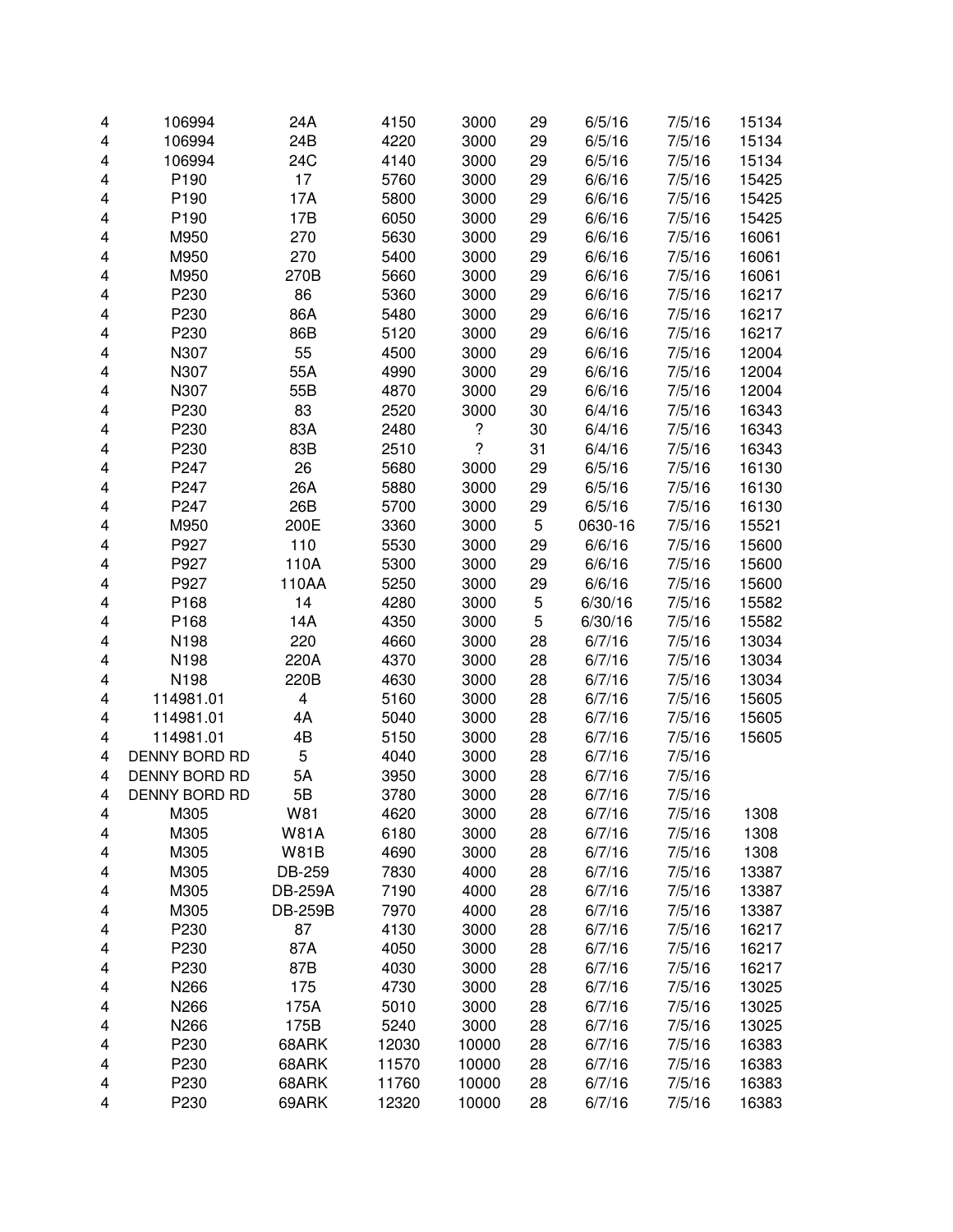| $\overline{\mathbf{4}}$ | P230             | 69ARK | 12050 | 10000                | 28 | 6/7/16  | 7/5/16 | 16383 |
|-------------------------|------------------|-------|-------|----------------------|----|---------|--------|-------|
| 4                       | P230             | 69ARK | 12100 | 10000                | 28 | 6/7/16  | 7/5/16 | 16383 |
| 4                       | P230             | 70ARK | 11820 | 10000                | 28 | 6/7/16  | 7/5/16 | 16383 |
| 4                       | P230             | 70ARK | 11660 | 10000                | 28 | 6/7/16  | 7/5/16 | 16383 |
| 4                       | P230             | 70ARK | 11460 | 10000                | 28 | 6/7/16  | 7/5/16 | 16383 |
| 4                       | N201             | 82A   | 4580  | 3000                 | 28 | 6/7/16  | 7/5/16 | 11282 |
| 4                       | N201             | 82A   | 4830  | 3000                 | 28 | 6/7/16  | 7/5/16 | 11282 |
|                         |                  |       |       |                      |    |         |        |       |
| 4                       | N201             | 82A   | 4950  | 3000                 | 28 | 6/7/16  | 7/5/16 | 11282 |
| 4                       | P047             | 86A   | 5270  | 3000                 | 28 | 6/7/16  | 7/5/16 | 15199 |
| 4                       | P047             | 86A   | 5350  | 3000                 | 28 | 6/7/16  | 7/5/16 | 15199 |
| 4                       | P047             | 86A   | 5270  | 3000                 | 28 | 6/7/16  | 7/5/16 | 15199 |
| 4                       | M950             | 271   | 5060  | 3000                 | 28 | 6/7/16  | 7/5/16 | 16061 |
| 4                       | M950             | 271A  | 5580  | 3000                 | 28 | 6/7/16  | 7/5/16 | 16061 |
| 4                       | M950             | 271B  | 5300  | 3000                 | 28 | 6/7/16  | 7/5/16 | 16061 |
| 4                       | N279             | 112   | 5910  | 3000                 | 28 | 6/7/16  | 7/5/16 | 8111  |
| $\overline{\mathbf{4}}$ | N279             | 112A  | 5630  | 3000                 | 28 | 6/7/16  | 7/5/16 | 8111  |
| 4                       | N279             | 112B  | 5630  | 3000                 | 28 | 6/7/16  | 7/5/16 | 8111  |
| 4                       | 110324           | 19    | 6910  | 3000                 | 28 | 6/7/16  | 7/5/16 | 16096 |
| 4                       | 110324           | 19A   | 6680  | 3000                 | 28 | 6/7/16  | 7/5/16 | 16096 |
| 4                       | 110324           | 19B   | 7120  | 3000                 | 28 | 6/7/16  | 7/5/16 | 16096 |
| 4                       | M950             | 297E  | 3790  | 3000                 | 6  | 6/29/16 | 7/5/16 | 15521 |
| 4                       | M950             | 297D  | 3720  | 3000                 | 6  | 6/29/16 | 7/5/16 | 15521 |
| 4                       | M950             | 299E  | 3450  | 3000                 | 6  | 6/29/16 | 7/5/16 | 15521 |
|                         | M950             |       |       |                      |    |         |        |       |
| 4                       |                  | 293D  | 3550  | 3000                 | 8  | 6/29/16 | 7/5/16 |       |
| 4                       | M010             | 197A  | 5380  | 4000                 | 28 | 6/7/16  | 7/5/16 | 15279 |
| 4                       | M010             | 197A  | 5480  | 4000                 | 28 | 6/7/16  | 7/5/16 | 15279 |
| 4                       | M010             | 197A  | 5310  | 4000                 | 28 | 6/7/16  | 7/5/16 | 15279 |
| 4                       | 30313.04         | 7     | 6580  | ?                    | 28 | 6/7/16  | 7/5/16 | 16108 |
| 4                       | 30313.04         | 7A    | 6570  | $\ddot{\phantom{0}}$ | 28 | 6/7/16  | 7/5/16 | 16108 |
| 4                       | 30313.04         | 7B    | 6060  | $\overline{?}$       | 28 | 6/7/16  | 7/5/16 | 16108 |
| 4                       | N307             | 59    | 7130  | 3000                 | 28 | 6/7/16  | 7/5/16 | 12004 |
| 4                       | N307             | 59A   | 7440  | 3000                 | 28 | 6/7/16  | 7/5/16 | 12004 |
| $\overline{\mathbf{4}}$ | N307             | 59B   | 7420  | 3000                 | 28 | 6/7/16  | 7/5/16 | 12004 |
| 4                       | M021             | 39    | 5250  | 4000                 | 28 | 6/7/16  | 7/5/16 | 15115 |
| 4                       | M021             | 39A   | 5420  | 4000                 | 28 | 6/7/16  | 7/5/16 | 15115 |
| 4                       | M021             | 39B   | 5350  | 4000                 | 28 | 6/7/16  | 7/5/16 | 15115 |
| 4                       | P <sub>105</sub> | 45    | 5750  | 3000                 | 28 | 6/7/16  | 7/5/16 | 15007 |
| 4                       | P105             | 45A   | 6170  | 3000                 | 28 | 6/7/16  | 7/5/16 | 15007 |
| 4                       | P105             | 45B   | 5880  | 3000                 | 28 | 6/7/16  | 7/5/16 | 15007 |
| 4                       | N307             | 60    | 7210  | 3000                 | 28 | 6/7/16  | 7/5/16 | 12004 |
|                         | N307             | 60A   | 7650  | 3000                 | 28 | 6/7/16  | 7/5/16 | 12004 |
| 4                       |                  |       |       |                      |    |         |        |       |
| 4                       | N307             | 60B   | 7530  | 3000                 | 28 | 6/7/16  | 7/5/16 | 12004 |
| 4                       | N307             | 58    | 6940  | 3000                 | 28 | 6/7/16  | 7/5/16 | 12004 |
| 4                       | N307             | 58A   | 6940  | 3000                 | 28 | 6/7/16  | 7/5/16 | 12004 |
| 4                       | N307             | 58B   | 7170  | 3000                 | 28 | 6/7/16  | 7/5/16 | 12004 |
| 4                       | P230             | 71ARK | 11830 | 10000                | 28 | 6/7/16  | 7/5/16 | 16383 |
| 4                       | P230             | 71ARK | 12460 | 10000                | 28 | 6/7/16  | 7/5/16 | 16383 |
| 4                       | P230             | 71ARK | 11550 | 10000                | 28 | 6/7/16  | 7/5/16 | 16383 |
| 4                       | P230             | 72ARK | 11800 | 10000                | 28 | 6/7/16  | 7/5/16 | 16383 |
| 4                       | P230             | 72ARK | 12130 | 10000                | 28 | 6/7/16  | 7/5/16 | 16383 |
| 4                       | P230             | 72ARK | 12090 | 10000                | 28 | 6/7/16  | 7/5/16 | 16383 |
| 4                       | P079             | 98    | 4550  | 3000                 | 28 | 6/7/16  | 7/5/16 | 15146 |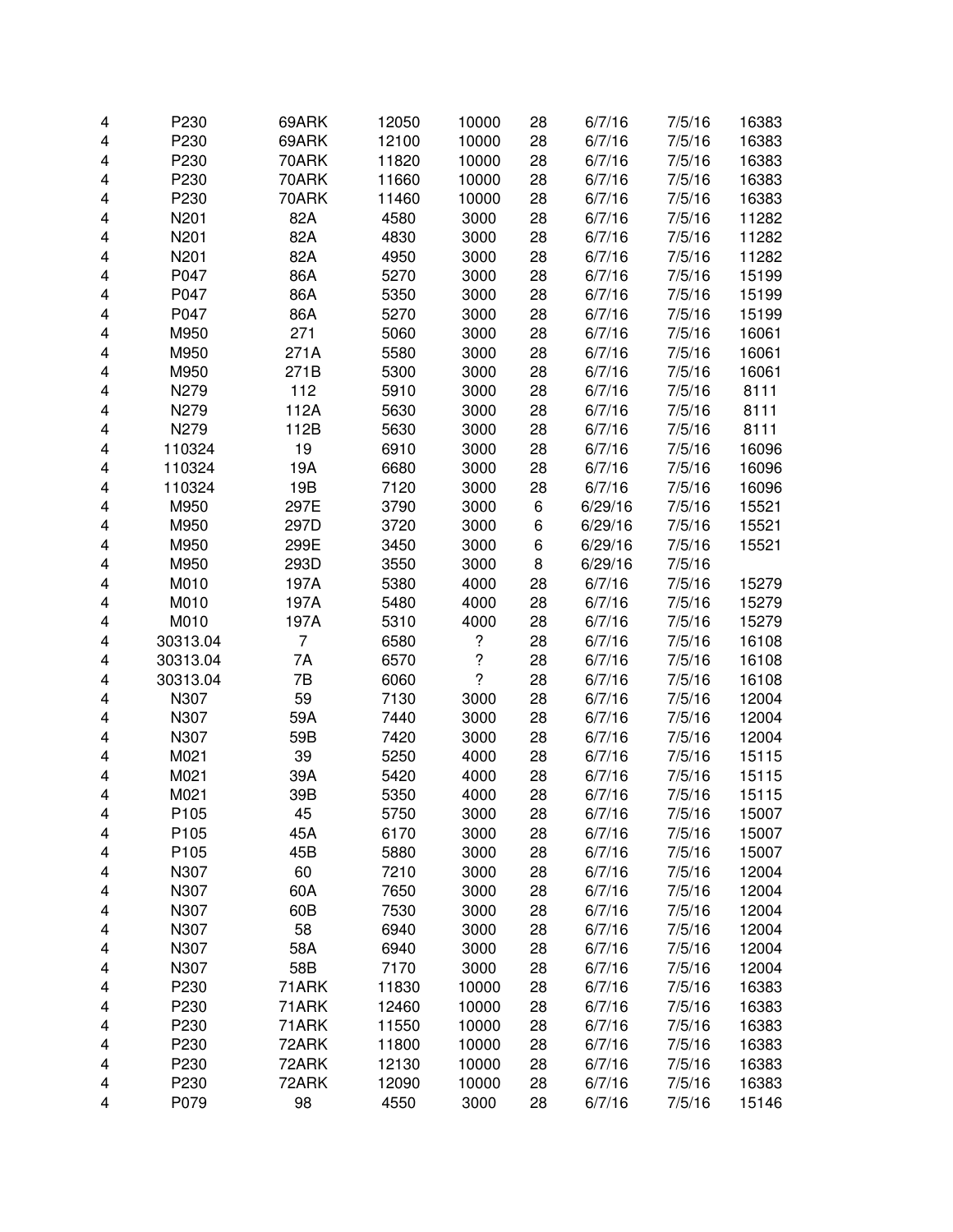| 4                       | P079             | 98A              | 4180 | 3000 | 28             | 6/7/16  | 7/5/16 | 15146 |
|-------------------------|------------------|------------------|------|------|----------------|---------|--------|-------|
| 4                       | P079             | 98B              | 4930 | 3000 | 28             | 6/7/16  | 7/5/16 | 15146 |
| 4                       | M950             | 287-C            | 4590 | 3000 | 14             | 6/22/16 | 7/6/16 | 15521 |
| 4                       | M950             | 288-C            | 4310 | 3000 | 14             | 6/22/16 | 7/6/16 | 15520 |
| 4                       | 120294           | 1                | 4420 | 3000 | 28             | 6/8/16  | 7/6/16 | 15064 |
| 4                       | 120294           | 1A               | 4530 | 3000 | 28             | 6/8/16  | 7/6/16 | 15064 |
| 4                       | 120294           | 1B               | 3890 | 3000 | 28             | 6/8/16  | 7/6/16 | 15064 |
|                         |                  |                  | 4520 | 3000 |                |         |        |       |
| 4                       | 112018           | 2-A              |      |      | 28             | 6/8/16  | 7/6/16 | 16125 |
| 4                       | 112018           | $2-A$            | 4570 | 3000 | 28             | 6/8/16  | 7/6/16 | 16125 |
| 4                       | 112018           | 2-A              | 4490 | 3000 | 28             | 6/8/16  | 7/6/16 | 16125 |
| 4                       | P083             | 5                | 3670 | 3000 | 28             | 6/8/16  | 7/6/16 | 13034 |
| 4                       | P083             | 5A               | 4120 | 3000 | 28             | 6/8/16  | 7/6/16 | 13034 |
| 4                       | P083             | 5B               | 4050 | 3000 | 28             | 6/8/16  | 7/6/16 | 13034 |
| 4                       | Q115             | $\mathbf{1}$     | 5210 | 3000 | 34             | 5/31/16 | 7/6/16 | 15391 |
| 4                       | Q115             | 1A               | 5080 | 3000 | 34             | 5/31/16 | 7/6/16 | 15391 |
| $\overline{\mathbf{4}}$ | Q115             | 1B               | 5210 | 3000 | 34             | 5/31/16 | 7/6/16 | 15391 |
| $\overline{\mathbf{4}}$ | L139             | $5-A$            | 4900 | 3000 | 28             | 5/31/16 | 7/6/16 | 16308 |
| 4                       | L139             | $5-A$            | 5390 | 3000 | 28             | 5/31/16 | 7/6/16 | 16308 |
| 4                       | L139             | $5-A$            | 5340 | 3000 | 28             | 5/31/16 | 7/6/16 | 16308 |
| 4                       | L139             | $6-A$            | 4730 | 3000 | 28             | 5/31/16 | 7/6/16 | 16308 |
| 4                       | L139             | $6-A$            | 5090 | 3000 | 28             | 5/31/16 | 7/6/16 | 16308 |
| 4                       | L139             | $6-A$            | 5250 | 3000 | 28             | 5/31/16 | 7/6/16 | 16308 |
| 4                       | P921             | 7                | 6930 | 3000 | 29             | 6/8/16  | 7/6/16 | 15548 |
|                         |                  |                  |      |      |                |         |        |       |
| 4                       | P921             | 7Α               | 6990 | 3000 | 29             | 6/8/16  | 7/6/16 | 15548 |
| 4                       | P921             | 7B               | 5840 | 3000 | 29             | 6/8/16  | 7/6/16 | 15548 |
| 4                       | P247             | 27               | 5730 | 3000 | 28             | 6/8/16  | 7/6/16 | 16130 |
| 4                       | P247             | 27A              | 5890 | 3000 | 28             | 6/8/16  | 7/6/16 | 16130 |
| 4                       | P247             | 27B              | 6020 | 3000 | 28             | 6/8/16  | 7/6/16 | 16130 |
| 4                       | P201             | 59-A             | 4810 | 3000 | 28             | 6/8/16  | 7/6/16 | 15530 |
| 4                       | P201             | 59-A             | 4800 | 3000 | 28             | 6/8/16  | 7/6/16 | 15530 |
| 4                       | P201             | 59-A             | 4770 | 3000 | 28             | 6/8/16  | 7/6/16 | 15530 |
| 4                       | 114944           | 9                | 4540 | 3000 | 28             | 6/8/16  | 7/6/16 |       |
| $\overline{\mathbf{4}}$ | 114944           | $\boldsymbol{9}$ | 6520 | 3000 | 28             | 6/8/16  | 7/6/16 |       |
| $\overline{\mathbf{4}}$ | M950             | 297-C            | 3970 | 3000 | $\overline{7}$ | 6/29/16 | 7/6/16 | 15521 |
| 4                       | 114944           | 10               | 5340 | 3000 | 28             | 6/8/16  | 7/6/16 |       |
| 4                       | 114944           | 10A              | 5390 | 3000 | 28             | 6/8/16  | 7/6/16 |       |
| 4                       | P <sub>261</sub> | 12               | 4530 | 3000 | 28             | 6/8/16  | 7/6/16 | 14339 |
| 4                       | P261             | 12A              | 3940 | 3000 | 28             | 6/8/16  | 7/6/16 | 14339 |
| 4                       | P261             | 12B              | 4370 | 3000 | 28             | 6/8/16  | 7/6/16 | 14339 |
| 4                       | P261             | <b>TN-12-IA</b>  | 4180 | 3000 | 28             | 6/8/16  | 7/6/16 | 14339 |
|                         | P261             | <b>TN-12A-IA</b> | 3940 | 3000 | 28             | 6/8/16  | 7/6/16 | 14339 |
| 4                       |                  |                  |      |      |                |         |        |       |
| 4                       | P261             | <b>TN-12B-IA</b> | 4250 | 3000 | 28             | 6/8/16  | 7/6/16 | 14339 |
| 4                       | P294             | 17               | 4640 | 3000 | 28             | 6/8/16  | 7/6/16 |       |
| 4                       | P294             | 17A              | 4680 | 3000 | 28             | 6/8/16  | 7/6/16 |       |
| 4                       | P294             | 17B              | 4450 | 3000 | 28             | 6/8/16  | 7/6/16 |       |
| 4                       | P287             | $18-A$           | 7450 | 4000 | 28             | 6/8/16  | 7/6/16 | 16105 |
| 4                       | P287             | $18-A$           | 7540 | 4000 | 28             | 6/8/16  | 7/6/16 | 16105 |
| 4                       | P287             | $18-A$           | 6620 | 4000 | 28             | 6/8/16  | 7/6/16 | 16105 |
| 4                       | P287             | $19-A$           | 6350 | 4500 | 28             | 6/8/16  | 7/6/16 | 16105 |
| 4                       | P287             | $19-A$           | 5550 | 4500 | 28             | 6/8/16  | 7/6/16 | 16105 |
| 4                       | P287             | $19-A$           | 7500 | 4500 | 28             | 6/8/16  | 7/6/16 | 16105 |
| 4                       | P287             | $20-A$           | 9520 | 4500 | 28             | 6/8/16  | 7/6/16 | 16105 |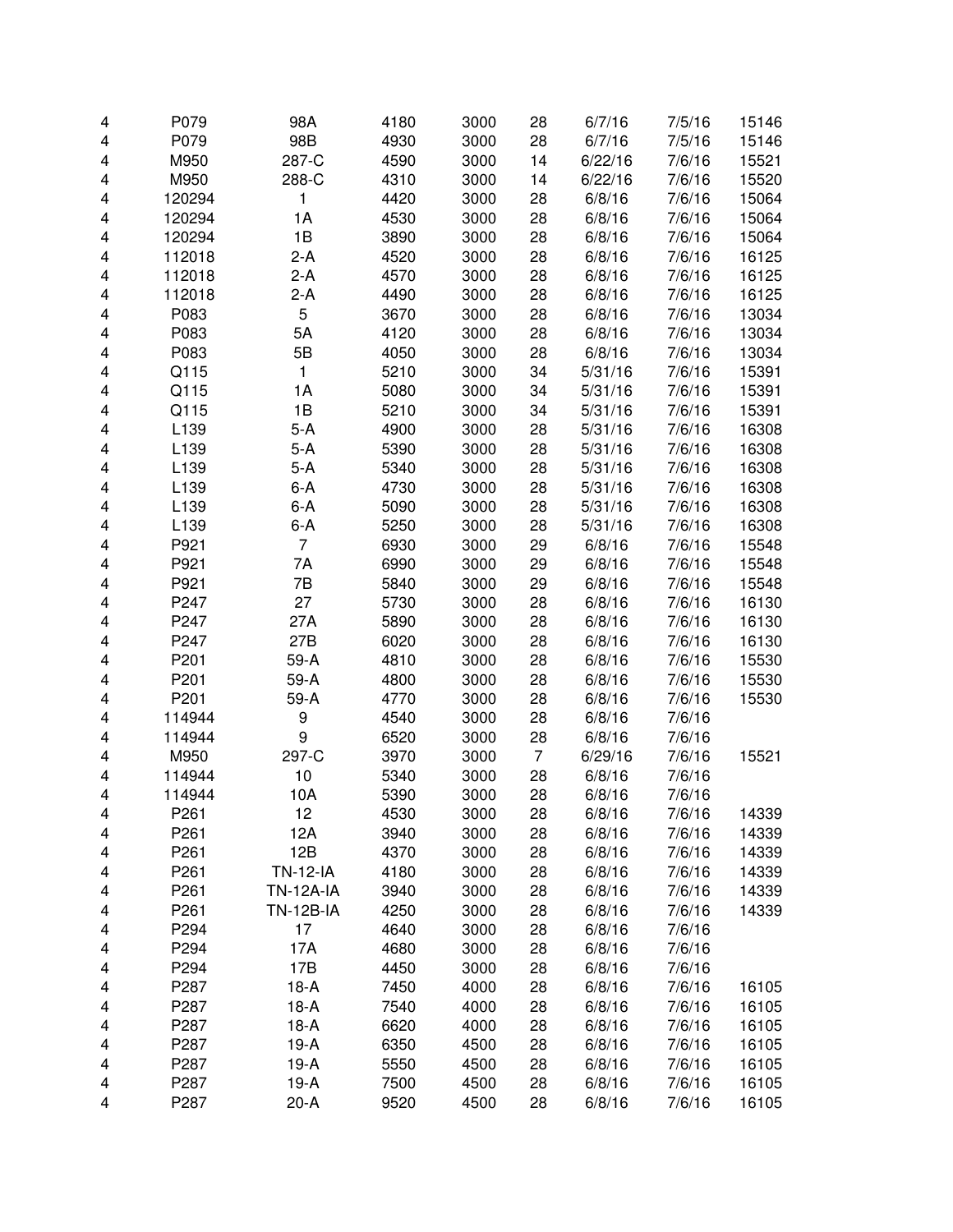| 4                       | P287 | $20-A$  | 9130 | 4500 | 28 | 6/8/16  | 7/6/16 | 16105 |
|-------------------------|------|---------|------|------|----|---------|--------|-------|
| 4                       | P287 | $20-A$  | 9250 | 4500 | 28 | 6/8/16  | 7/6/16 | 16105 |
| 4                       | P296 | $11-A$  | 6650 | 3000 | 28 | 6/8/16  | 7/6/16 | 16188 |
| 4                       | P296 | $11-A$  | 6430 | 3000 | 28 | 6/8/16  | 7/6/16 | 16188 |
| 4                       | P296 | $11-A$  | 6240 | 3000 | 28 | 6/8/16  | 7/6/16 | 16188 |
| 4                       | P247 | 28      | 6520 | 3000 | 28 | 6/8/16  | 7/6/16 | 16130 |
| 4                       | P247 | 28A     | 6040 | 3000 | 28 | 6/8/16  | 7/6/16 | 16130 |
|                         |      |         |      |      |    |         |        |       |
| 4                       | P247 | 28B     | 6520 | 3000 | 28 | 6/8/16  | 7/6/16 | 16130 |
| 4                       | P756 | 33      | 4100 | 3000 | 28 | 6/8/16  | 7/6/16 | 15610 |
| 4                       | P756 | 33A     | 3800 | 3000 | 28 | 6/8/16  | 7/6/16 | 15610 |
| 4                       | P756 | 33B     | 4100 | 3000 | 28 | 6/8/16  | 7/6/16 | 15610 |
| 4                       | N307 | 61      | 7290 | 3000 | 28 | 6/8/16  | 7/6/16 | 12004 |
| 4                       | N307 | 61A     | 6900 | 3000 | 28 | 6/8/16  | 7/6/16 | 12004 |
| 4                       | N307 | 61B     | 7490 | 3000 | 28 | 6/8/16  | 7/6/16 | 12004 |
| 4                       | N307 | 62      | 6920 | 3000 | 28 | 6/8/16  | 7/6/16 | 12004 |
| $\overline{\mathbf{4}}$ | N307 | 62A     | 6100 | 3000 | 28 | 6/8/16  | 7/6/16 | 12004 |
| 4                       | N307 | 62B     | 6240 | 3000 | 28 | 6/8/16  | 7/6/16 | 12004 |
| 4                       | N307 | 63      | 6750 | 3000 | 28 | 6/8/16  | 7/6/16 | 12604 |
| 4                       | N307 | 63A     | 7880 | 3000 | 28 | 6/8/16  | 7/6/16 | 12604 |
| 4                       | N307 | 63B     | 7690 | 3000 | 28 | 6/8/16  | 7/6/16 | 12604 |
| 4                       | N201 | 83-A    | 5440 | 3000 | 28 | 6/8/16  | 7/6/16 | 11282 |
| 4                       | N201 | 83-A    | 5030 | 3000 | 28 | 6/8/16  | 7/6/16 | 11282 |
| 4                       | N201 | 83-A    | 6360 | 3000 | 28 | 6/8/16  | 7/6/16 | 11282 |
| 4                       | P230 | 88      | 9230 | 3000 | 28 | 6/8/16  | 7/6/16 | 16168 |
| 4                       | P230 | 88A     | 9340 | 3000 | 28 | 6/8/16  | 7/6/16 | 16168 |
|                         |      |         |      |      |    |         |        |       |
| 4                       | P230 | 88B     | 7980 | 3000 | 28 | 6/8/16  | 7/6/16 | 16168 |
| 4                       | N266 | 176     | 5260 | 3000 | 28 | 6/8/16  | 7/6/16 | 13025 |
| 4                       | N266 | 176A    | 5450 | 3000 | 28 | 6/8/16  | 7/6/16 | 13025 |
| 4                       | N266 | 176B    | 5440 | 3000 | 28 | 6/8/16  | 7/6/16 | 13025 |
| 4                       | N198 | 221     | 4630 | 3000 | 28 | 6/8/16  | 7/6/16 | 13034 |
| 4                       | N198 | 221A    | 4590 | 3000 | 28 | 6/8/16  | 7/6/16 | 13034 |
| 4                       | N198 | 221B    | 4730 | 3000 | 28 | 6/8/16  | 7/6/16 | 13034 |
| $\overline{\mathbf{4}}$ | M305 | F267    | 6640 | 3000 | 28 | 6/8/16  | 7/6/16 | 13108 |
| 4                       | M305 | F267A   | 6890 | 3000 | 28 | 6/8/16  | 7/6/16 | 13108 |
| 4                       | M305 | F267B   | 6880 | 3000 | 28 | 6/8/16  | 7/6/16 | 13108 |
| 4                       | M305 | F267-D  | 7390 | 3000 | 28 | 6/8/16  | 7/6/16 | 13108 |
| 4                       | M305 | F267-E  | 6810 | 3000 | 28 | 6/8/16  | 7/6/16 | 13108 |
| 4                       | M305 | F267-F  | 6900 | 3000 | 28 | 6/8/16  | 7/6/16 | 13108 |
| 4                       | M950 | 272     | 6120 | 3000 | 28 | 6/8/16  | 7/6/16 | 16061 |
| 4                       | M950 | 272A    | 7100 | 3000 | 28 | 6/8/16  | 7/6/16 | 16061 |
| 4                       | M950 | 272B    | 6880 | 3000 | 28 | 6/8/16  | 7/6/16 | 16061 |
| 4                       | M950 | 273     | 5720 | 3000 | 28 | 6/8/16  | 7/6/16 | 16601 |
| 4                       | M950 | 273A    | 5540 | 3000 | 28 | 6/8/16  | 7/6/16 | 16601 |
| 4                       | M950 | 273B    | 5820 | 3000 | 28 | 6/8/16  | 7/6/16 | 16601 |
| 4                       | M305 | DR-309  | 6040 | 4000 | 28 | 6/8/16  | 7/6/16 | 11453 |
|                         |      |         |      | 4000 | 28 |         | 7/6/16 | 11453 |
| 4                       | M305 | DR-309A | 5880 |      |    | 6/8/16  |        |       |
| 4                       | M305 | DR-309B | 6110 | 4000 | 28 | 6/8/16  | 7/6/16 | 11453 |
| 4                       | L041 | $311-A$ | 5030 | 3000 | 28 | 6/8/16  | 7/6/16 | 14369 |
| 4                       | L041 | $311-A$ | 4680 | 3000 | 28 | 6/8/16  | 7/6/16 | 14369 |
| 4                       | L041 | $311-A$ | 4870 | 3000 | 28 | 6/8/16  | 7/6/16 | 14369 |
| 4                       | N152 | 211D    | 4670 | 3000 | 7  | 6/30/16 | 7/7/16 | 15104 |
| 4                       | N152 | 210D    | 4680 | 4000 | 7  | 6/30/16 | 7/7/16 | 15104 |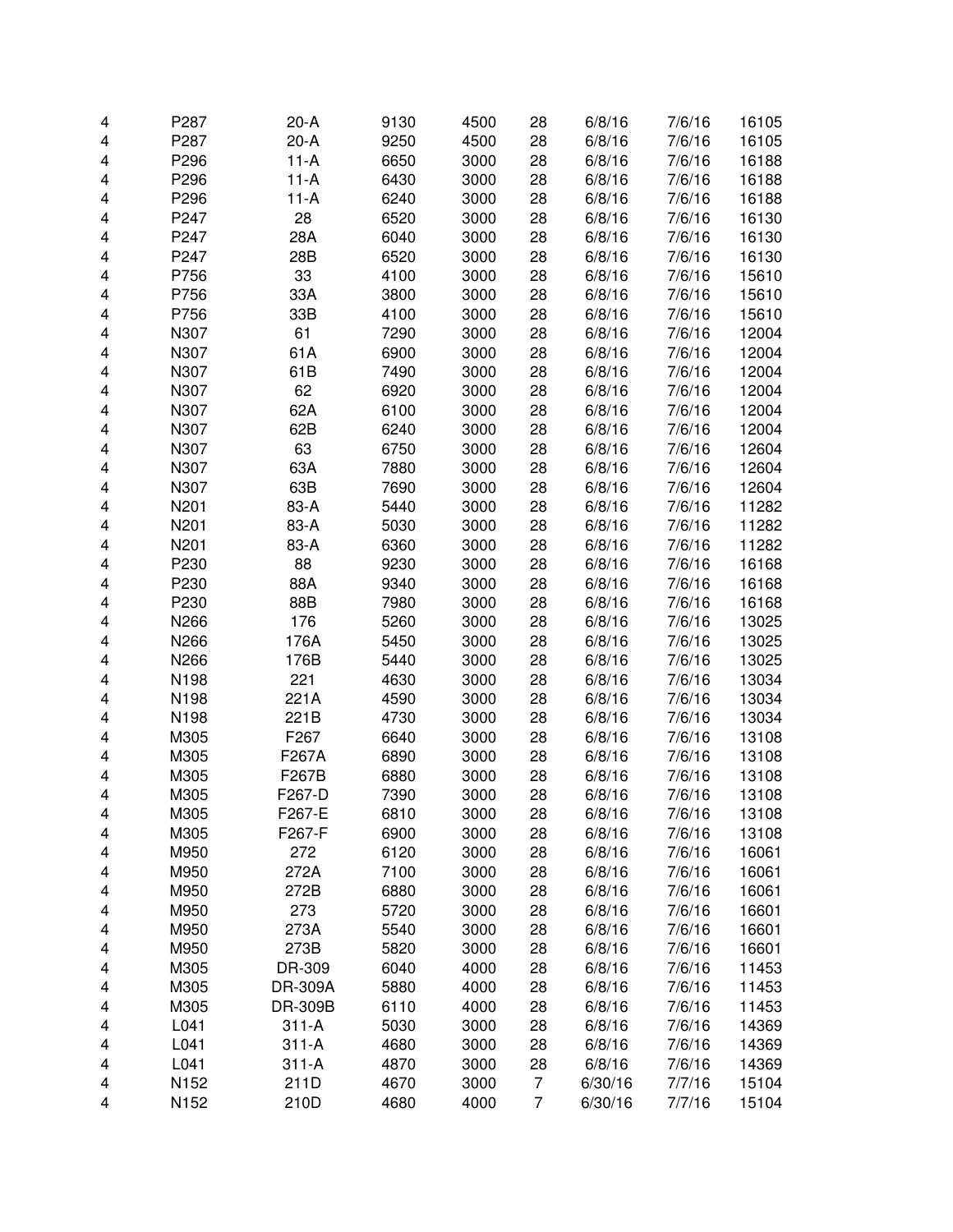| 4 | N152   | 213D             | 3800  | 4000  | 7              | 6/30/16 | 7/7/16 | 15104 |
|---|--------|------------------|-------|-------|----------------|---------|--------|-------|
| 4 | N152   | 212D             | 4600  | 4000  | 7              | 6/30/16 | 7/7/16 | 15104 |
| 4 | M305   | DB-260           | 7500  | 4000  | 28             | 6/9/16  | 7/7/16 | 13387 |
| 4 | M305   | <b>DB-260A</b>   | 8080  | 4000  | 28             | 6/9/16  | 7/7/16 | 13387 |
| 4 | M305   | <b>DB-260B</b>   | 7910  | 4000  | 28             | 6/9/16  | 7/7/16 | 13387 |
| 4 | P927   | 111              | 3250  | 3000  | 28             | 6/9/16  | 7/7/16 | 15600 |
| 4 | P927   | 111A             | 5010  | 3000  | 28             | 6/9/16  | 7/7/16 | 15600 |
| 4 | P927   | 111AA            | 4850  | 3000  | 28             | 6/9/16  | 7/7/16 | 15600 |
| 4 | N198   | 222              | 4900  | 3000  | 28             | 6/9/16  | 7/7/16 | 13034 |
| 4 | N198   | 222A             | 4730  | 3000  | 28             | 6/9/16  | 7/7/16 | 13034 |
| 4 | N198   | 222B             | 4050  | 3000  | 28             | 6/9/16  | 7/7/16 | 13034 |
| 4 | P230   | 74ARK            | 11860 | 10000 | 28             | 6/9/16  | 7/7/16 | 16383 |
| 4 | P230   | 74ARK            | 11490 | 10000 | 28             | 6/9/16  | 7/7/16 | 16383 |
| 4 | P230   | 74ARK            | 12010 | 10000 | 28             | 6/9/16  | 7/7/16 | 16383 |
| 4 | N908   | W <sub>5</sub>   | 4840  | 3000  | 28             | 6/9/16  | 7/7/16 | 16377 |
| 4 | N908   | W <sub>5</sub> A | 5060  | 3000  | 28             | 6/9/16  | 7/7/16 | 16377 |
| 4 | N908   | W <sub>5</sub> B | 4290  | 3000  | 28             | 6/9/16  | 7/7/16 | 16377 |
| 4 | P230   | 89               | 4880  | 3000  | 28             | 6/9/16  | 7/7/16 | 16417 |
| 4 | P230   | 89A              | 4720  | 3000  | 28             | 6/9/16  | 7/7/16 | 16417 |
| 4 | P230   | 89B              | 5030  | 3000  | 28             | 6/9/16  | 7/7/16 | 16417 |
| 4 | P294   | 22D              | 3120  | 3000  | 7              | 6/30/16 | 7/7/16 | 16341 |
| 4 | P921   | 8                | 6570  | 4000  | 28             | 6/9/16  | 7/7/16 | 15548 |
| 4 | P921   | 8A               | 6900  | 4000  | 28             | 6/9/16  | 7/7/16 | 15548 |
| 4 | P921   | 8B               | 6650  | 4000  | 28             | 6/9/16  | 7/7/16 | 15548 |
| 4 | N266   | 177              | 5600  | 3000  | 28             | 6/9/16  | 7/7/16 | 13025 |
| 4 | N266   | 177A             | 5600  | 3000  | 28             | 6/9/16  | 7/7/16 | 13025 |
| 4 | N266   | 177B             | 5690  | 3000  | 28             | 6/9/16  | 7/7/16 | 13025 |
| 4 | M401   | 88               | 6380  | 3000  | 28             | 6/9/16  | 7/7/16 | 10147 |
| 4 | M401   | 88A              | 6040  | 3000  | 28             | 6/9/16  | 7/7/16 | 10147 |
| 4 | M401   | 88B              | 6140  | 3000  | 28             | 6/9/16  | 7/7/16 | 10147 |
| 4 | P230   | 75ARK            | 11940 | 10000 | 28             | 6/9/16  | 7/7/16 | 16383 |
| 4 | P230   | 75ARK            | 11150 | 10000 | 28             | 6/9/16  | 7/7/16 | 16383 |
| 4 | P230   | 75ARK            | 11930 | 10000 | 28             | 6/9/16  | 7/7/16 | 16383 |
| 4 | P230   | 73ARK            | 11160 | 10000 | 28             | 6/9/16  | 7/7/16 | 16383 |
| 4 | P230   | 73ARK            | 12020 | 10000 | 28             | 6/9/16  | 7/7/16 | 16383 |
| 4 | P230   | 73ARK            | 11360 | 10000 | 28             | 6/9/16  | 7/7/16 | 16383 |
| 4 | N321   | 156              | 5370  | 3000  | 28             | 6/9/16  | 7/7/16 | 15184 |
| 4 | N321   | 156A             | 5050  | 3000  | 28             | 6/9/16  | 7/7/16 | 15184 |
| 4 | N321   | 156B             | 5240  | 3000  | 28             | 6/9/16  | 7/7/16 | 15184 |
| 4 | M950   | 298C             | 4430  | 3000  | $\overline{7}$ | 6/30/16 | 7/7/16 | 15520 |
| 4 | 114944 | 11               | 4900  | 3000  | 28             | 6/9/16  | 7/7/16 | 16348 |
| 4 | 114944 | 11A              | 4980  | 3000  | 28             | 6/9/16  | 7/7/16 | 16348 |
| 4 | P230   | 90               | 4660  | 3000  | 28             | 6/9/16  | 7/7/16 | 16417 |
| 4 | P230   | 90A              | 4710  | 3000  | 28             | 6/9/16  | 7/7/16 | 16417 |
| 4 | P230   | 90B              | 4570  | 3000  | 28             | 6/9/16  | 7/7/16 | 16417 |
| 4 | Q800   | 3A               | 5260  | 3000  | 28             | 6/9/16  | 7/7/16 |       |
| 4 | Q800   | 3A               | 5730  | 3000  | 28             | 6/9/16  | 7/7/16 |       |
| 4 | Q800   | 3A               | 5030  | 3000  | 28             | 6/9/16  | 7/7/16 |       |
| 4 | P230   | 76ARK            | 11290 | 10000 | 28             | 6/9/16  | 7/7/16 | 16383 |
| 4 | P230   | 76ARK            | 11940 | 10000 | 28             | 6/9/16  | 7/7/16 | 16383 |
| 4 | P230   | 76ARK            | 11830 | 10000 | 28             | 6/9/16  | 7/7/16 | 16383 |
| 4 | 110324 | 20               | 6130  | 3000  | 28             | 6/9/16  | 7/7/16 | 16096 |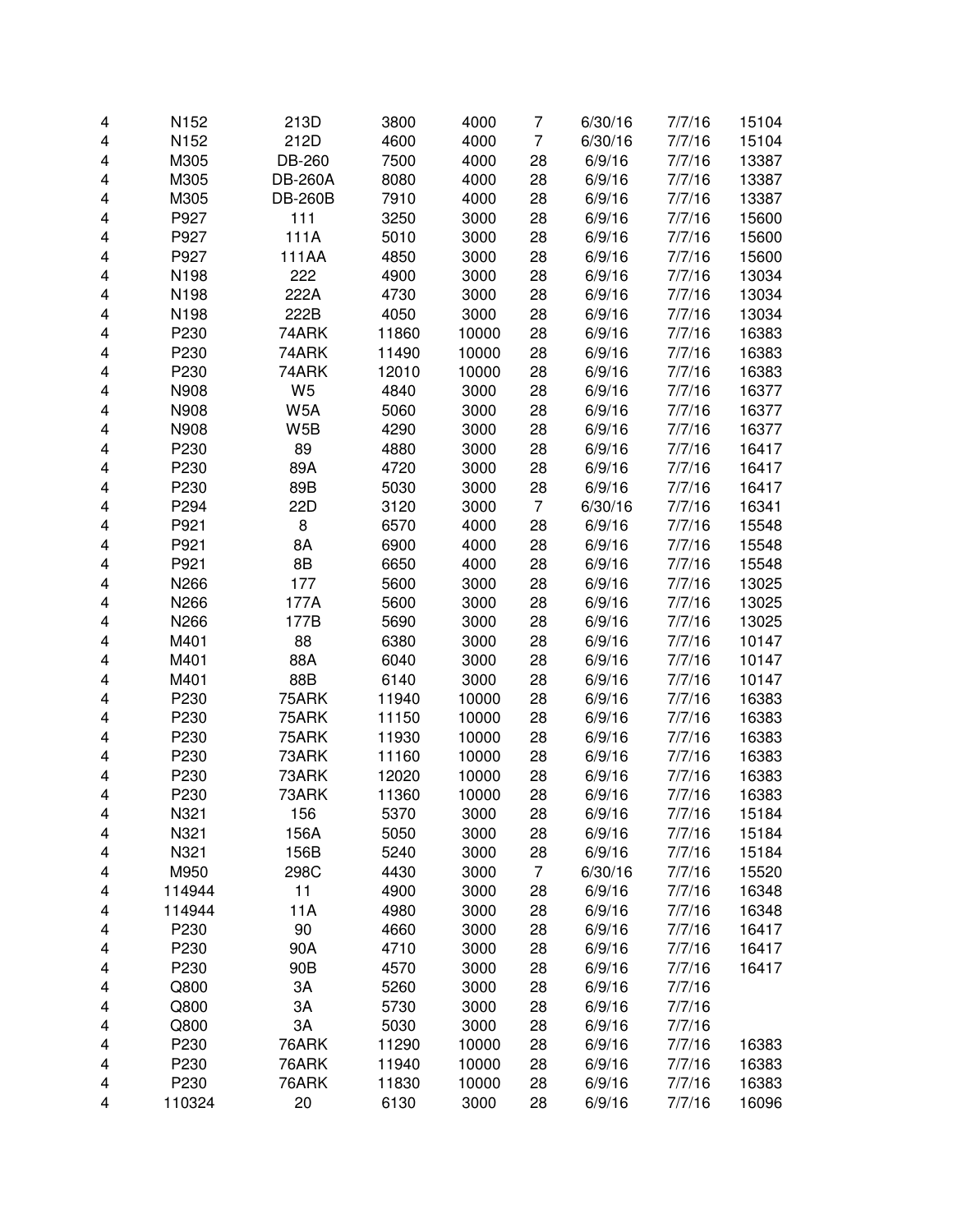| $\overline{\mathbf{4}}$ | 110324 | 20A             | 6100  | 3000  | 28             | 6/9/16  | 7/7/16 | 16096  |
|-------------------------|--------|-----------------|-------|-------|----------------|---------|--------|--------|
| 4                       | 110324 | 20 <sub>B</sub> | 6150  | 3000  | 28             | 6/9/16  | 7/7/16 | 16096  |
| 4                       | N279   | 113             | 6110  | 3000  | 28             | 6/9/16  | 7/7/16 | 8111   |
| 4                       | N279   | 113A            | 6380  | 3000  | 28             | 6/9/16  | 7/7/16 | 8111   |
| 4                       | N279   | 113B            | 5900  | 3000  | 28             | 6/9/16  | 7/7/16 | 8111   |
| 4                       | P230   | 77ARK           | 11880 | 10000 | 28             | 6/9/16  | 7/7/16 | 16383  |
| 4                       | P230   | 77ARK           | 12140 | 10000 | 28             | 6/9/16  | 7/7/16 | 16383  |
| 4                       | P230   | 77ARK           | 11580 | 10000 | 28             | 6/9/16  | 7/7/16 | 16383  |
| 4                       | P247   | 29              | 5050  | 3000  | 28             | 6/9/16  | 7/7/16 | 16130  |
| 4                       | P247   | 29A             | 4950  | 3000  | 28             | 6/9/16  | 7/7/16 | 16130  |
| 4                       | P247   | 29B             | 5030  | 3000  | 28             | 6/9/16  | 7/7/16 | 16130  |
| 4                       | N343   | 70Z             | 5140  | 3000  | 28             | 6/9/16  | 7/7/16 | 620003 |
| 4                       | N343   | 70Z             | 4940  | 3000  | 28             | 6/9/16  | 7/7/16 | 620003 |
| 4                       | N343   | 70Z             | 4960  | 3000  | 28             | 6/9/16  | 7/7/16 | 620003 |
| 4                       | N343   | 71Z             | 6200  | 3000  | 28             | 6/9/16  | 7/7/16 | 620003 |
| $\overline{\mathbf{4}}$ | N343   | 71Z             | 6070  | 3000  | 28             | 6/9/16  | 7/7/16 | 620003 |
| 4                       | N343   | 71Z             | 6470  | 3000  | 28             | 6/9/16  | 7/7/16 | 620003 |
| 4                       | P047   | 87A             | 5630  | 3000  | 28             | 6/9/16  | 7/7/16 | 15199  |
| 4                       | P047   | 87A             | 5620  | 3000  | 28             | 6/9/16  | 7/7/16 | 15199  |
| 4                       | P047   | 87A             | 5670  | 3000  | 28             | 6/9/16  | 7/7/16 | 15199  |
| 4                       | M021   | 40              | 7280  | 4000  | 28             | 6/9/16  | 7/7/16 | 15115  |
| 4                       | M021   | 40A             | 6830  | 4000  | 28             | 6/9/16  | 7/7/16 | 15115  |
| 4                       | M021   | 40B             | 7230  | 4000  | 28             | 6/9/16  | 7/7/16 | 15115  |
| 4                       | N307   | 65              | 8060  | 3000  | 28             | 6/9/16  | 7/7/16 | 12064  |
| 4                       | N307   | 65A             | 7560  | 3000  | 28             | 6/9/16  | 7/7/16 | 12064  |
| 4                       | N307   | 65B             | 8140  | 3000  | 28             | 6/9/16  | 7/7/16 | 12064  |
| 4                       | 140018 | 5               | 5490  | 4000  | 28             | 6/9/16  | 7/7/16 | 15310  |
| 4                       | 140018 | 5A              | 4940  | 4000  | 28             | 6/9/16  | 7/7/16 | 15310  |
| 4                       | 140018 | 5B              | 4880  | 4000  | 28             | 6/9/16  | 7/7/16 | 15310  |
| 4                       | P079   | 99C             | 5070  | 3000  | 17             | 6/20/16 | 7/7/16 | 15146  |
| 4                       | N201   | 85A             | 3480  | 3000  | 28             | 6/9/16  | 7/7/16 | 11282  |
| 4                       | N201   | 85A             | 3650  | 3000  | 28             | 6/9/16  | 7/7/16 | 11282  |
| 4                       | N201   | 85A             | 3090  | 3000  | 28             | 6/9/16  | 7/7/16 | 11282  |
| 4                       | N343   | 71A             | 6770  | 3000  | 28             | 6/9/16  | 7/7/16 | 620003 |
| 4                       | N343   | 71A             | 6480  | 3000  | 28             | 6/9/16  | 7/7/16 | 620003 |
| 4                       | N343   | 71A             | 6170  | 3000  | 28             | 6/9/16  | 7/7/16 | 620003 |
| 4                       | 113908 | 31              | 6140  | 3000  | 28             | 6/9/16  | 7/7/16 | 16286  |
| 4                       | 113908 | 31A             | 6460  | 3000  | 28             | 6/9/16  | 7/7/16 | 16286  |
| 4                       | 113908 | 31B             | 6120  | 3000  | 28             | 6/9/16  | 7/7/16 | 16286  |
| 4                       | N307   | 64              | 6960  | 3000  | 28             | 6/9/16  | 7/7/16 | 12004  |
| 4                       | N307   | 64A             | 7360  | 3000  | 28             | 6/9/16  | 7/7/16 | 12004  |
| 4                       | N307   | 64B             | 6880  | 3000  | 28             | 6/9/16  | 7/7/16 | 12004  |
| 4                       | N279   | 114             | 5610  | 3000  | 28             | 6/9/16  | 7/7/16 | 8111   |
| 4                       | N279   | 114A            | 6230  | 3000  | 28             | 6/9/16  | 7/7/16 | 8111   |
| 4                       | N279   | 114B            | 5790  | 3000  | 28             | 6/9/16  | 7/7/16 | 8111   |
| 4                       | N343   | 70A             | 5140  | 3000  | 28             | 6/9/16  | 7/7/16 | 620003 |
| 4                       | N343   | 70A             | 4980  | 3000  | 28             | 6/9/16  | 7/7/16 | 620003 |
| 4                       | N343   | 70A             | 5280  | 3000  | 28             | 6/9/16  | 7/7/16 | 620003 |
| 4                       | M950   | 299D            | 3540  | 3000  | $\overline{7}$ | 6/30/16 | 7/7/16 | 15521  |
| 4                       | M950   | 300D            | 3320  | 3000  | $\overline{7}$ | 6/30/16 | 7/7/16 | 15521  |
| 4                       | M950   | $2*90-C$        | 4950  | 3000  | 14             | 6/24/16 | 7/8/16 | 15519  |
| 4                       | Q026   | $1-A$           | 7620  | 3000  | 28             | 6/10/16 | 7/8/16 | 15200  |
|                         |        |                 |       |       |                |         |        |        |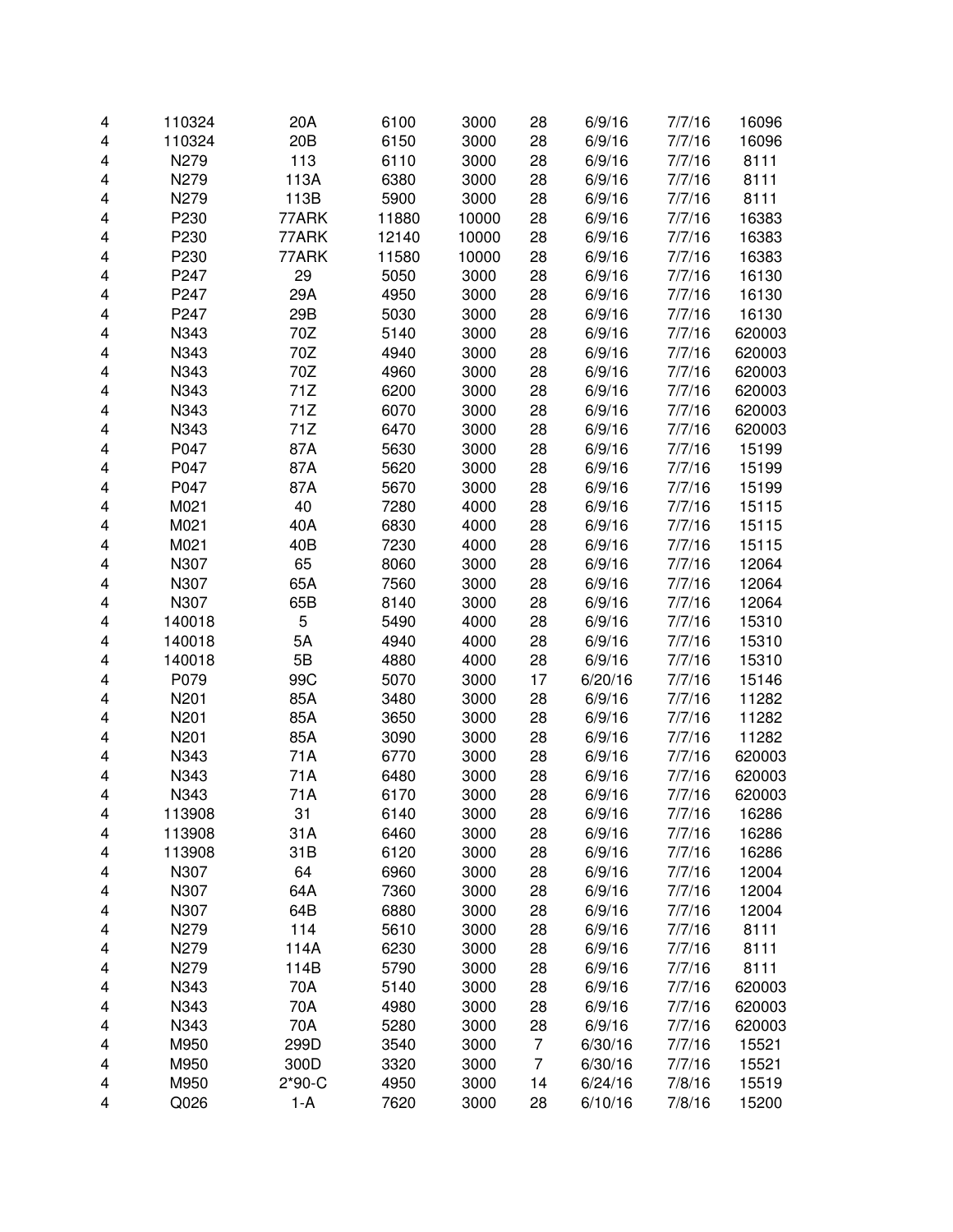| 4                       | Q026   | 1-A           | 7510  | 3000  | 28             | 6/10/16 | 7/8/16 | 15200 |
|-------------------------|--------|---------------|-------|-------|----------------|---------|--------|-------|
| 4                       | Q026   | $1-A$         | 7330  | 3000  | 28             | 6/10/16 | 7/8/16 | 15200 |
| 4                       | N228   | 74-C          | 5590  | 4000  | $\overline{7}$ | 7/1/16  | 7/8/16 | 16129 |
| 4                       | 99110  | $2-A$         | 5180  | 3000  | 28             | 6/10/16 | 7/8/16 | 14198 |
| 4                       | 99110  | $2-A$         | 4800  | 3000  | 28             | 6/10/16 | 7/8/16 | 14198 |
| 4                       | 99110  | 2-A           | 4880  | 3000  | 28             | 6/10/16 | 7/8/16 | 14198 |
| 4                       | 88SAB1 | 6             | 5290  | 3000  | 28             | 6/10/16 | 7/8/16 |       |
| 4                       | 88SAB1 | 6A            | 5440  | 3000  | 28             | 6/10/16 | 7/8/16 |       |
| 4                       | 88SAB1 | 6B            | 6520  | 3000  | 28             | 6/10/16 | 7/8/16 |       |
| 4                       | J363   | $9-A$         | 5020  | 3000  | 28             | 6/10/16 | 7/8/16 |       |
| 4                       | J363   | 9-A           | 5060  | 3000  | 28             | 6/10/16 | 7/8/16 |       |
| 4                       | J363   | 9-A           | 5020  | 3000  | 28             | 6/10/16 | 7/8/16 |       |
| 4                       | P921   | 9             | 5750  | 3000  | 28             | 6/10/16 | 7/8/16 | 15548 |
| 4                       | P921   | 9Α            | 5780  | 3000  | 28             | 6/10/16 | 7/8/16 | 15548 |
| $\overline{\mathbf{4}}$ | P921   | 9B            | 5900  | 3000  | 28             | 6/10/16 | 7/8/16 | 15548 |
| $\overline{\mathbf{4}}$ | 114944 | 12            | 4270  | 3000  | 28             | 6/10/16 | 7/8/16 |       |
| 4                       | 114944 | 12A           | 4220  | 3000  | 28             | 6/10/16 | 7/8/16 |       |
| 4                       | P287   | $21-A$        | 5840  | 3500  | 28             | 6/10/16 | 7/8/16 | 16155 |
| 4                       | P287   | $21 - A$      | 5670  | 3500  | 28             | 6/10/16 | 7/8/16 | 16155 |
| 4                       | P287   | $21 - A$      | 5980  | 3500  | 28             | 6/10/16 | 7/8/16 | 16155 |
| 4                       | M021   | 41            | 6140  | 3000  | 28             | 6/10/16 | 7/8/16 | 13115 |
| 4                       | M021   | 41A           | 6270  | 3000  | 28             | 6/10/16 | 7/8/16 | 13115 |
| 4                       | M021   | 41B           | 6540  | 3000  | 28             | 6/10/16 | 7/8/16 | 13115 |
| 4                       | N307   | 66            | 5930  | 3000  | 28             | 6/10/16 | 7/8/16 | 8111  |
| 4                       | N307   | 66A           | 5430  | 3000  | 28             | 6/10/16 | 7/8/16 | 8111  |
| 4                       | N307   | 66B           | 5770  | 3000  | 28             | 6/10/16 | 7/8/16 | 8111  |
| 4                       | P230   | <b>78-ARK</b> | 12980 | 10000 | 28             | 6/10/16 | 7/8/16 | 16383 |
| 4                       | P230   | 78-ARK        | 13490 | 10000 | 28             | 6/10/16 | 7/8/16 | 16383 |
| 4                       | P230   | 78-ARK        | 12470 | 10000 | 28             | 6/10/16 | 7/8/16 | 16383 |
| 4                       | P230   | 79-ARK        | 13140 | 10000 | 28             | 6/10/16 | 7/8/16 | 16383 |
| 4                       | P230   | 79-ARK        | 12370 | 10000 | 28             | 6/10/16 | 7/8/16 | 16383 |
| $\overline{\mathbf{4}}$ | P230   | 79-ARK        | 12650 | 10000 | 28             | 6/10/16 | 7/8/16 | 16383 |
| $\overline{\mathbf{4}}$ | P230   | 80-ARK        | 13760 | 10000 | 28             | 6/10/16 | 7/8/16 | 16383 |
| 4                       | P230   | 80-ARK        | 13890 | 10000 | 28             | 6/10/16 | 7/8/16 | 16383 |
| 4                       | P230   | 80-ARK        | 13390 | 10000 | 28             | 6/10/16 | 7/8/16 | 16383 |
| 4                       | P230   | 81-ARK        | 12590 | 10000 | 28             | 6/10/16 | 7/8/16 | 16383 |
| 4                       | P230   | 81-ARK        | 12260 | 10000 | 28             | 6/10/16 | 7/8/16 | 16383 |
| 4                       | P230   | 81-ARK        | 12430 | 10000 | 28             | 6/10/16 | 7/8/16 | 16383 |
| 4                       | M305   | <b>SE35</b>   | 5020  | 4000  | 28             | 6/10/16 | 7/8/16 | 11453 |
| 4                       | M305   | SE35A         | 4430  | 4000  | 28             | 6/10/16 | 7/8/16 | 11453 |
| 4                       | M305   | SE35B         | 4850  | 4000  | 28             | 6/10/16 | 7/8/16 | 11453 |
| 6                       | P266   | $16-A$        | 5100  | 3000  | 28             | 6/10/16 | 7/8/16 | 16107 |
| 6                       | P266   | $16-A$        | 5030  | 3000  | 28             | 6/10/16 | 7/8/16 | 16107 |
| 4                       | L012   | 86            | 8790  | 3000  | 28             | 6/10/16 | 7/8/16 | 13016 |
| 4                       | L012   | 86A           | 8720  | 3000  | 28             | 6/10/16 | 7/8/16 | 13016 |
| 4                       | L012   | 86B           | 8580  | 3000  | 28             | 6/10/16 | 7/8/16 | 13016 |
| 4                       | L012   | 86-F          | 6600  | 3000  | 28             | 6/10/16 | 7/8/16 | 13016 |
| 4                       | L012   | 86-G          | 6520  | 3000  | 28             | 6/10/16 | 7/8/16 | 13016 |
| 4                       | L012   | 86-H          | 6570  | 3000  | 28             | 6/10/16 | 7/8/16 | 13016 |
| 4                       | P047   | 88A           | 4570  | 3000  | 28             | 6/10/16 | 7/8/16 | 15199 |
| 4                       | P047   | 88A           | 4270  | 3000  | 28             | 6/10/16 | 7/8/16 | 15199 |
| 4                       | P047   | 88A           | 4360  | 3000  | 28             | 6/10/16 | 7/8/16 | 15199 |
|                         |        |               |       |       |                |         |        |       |